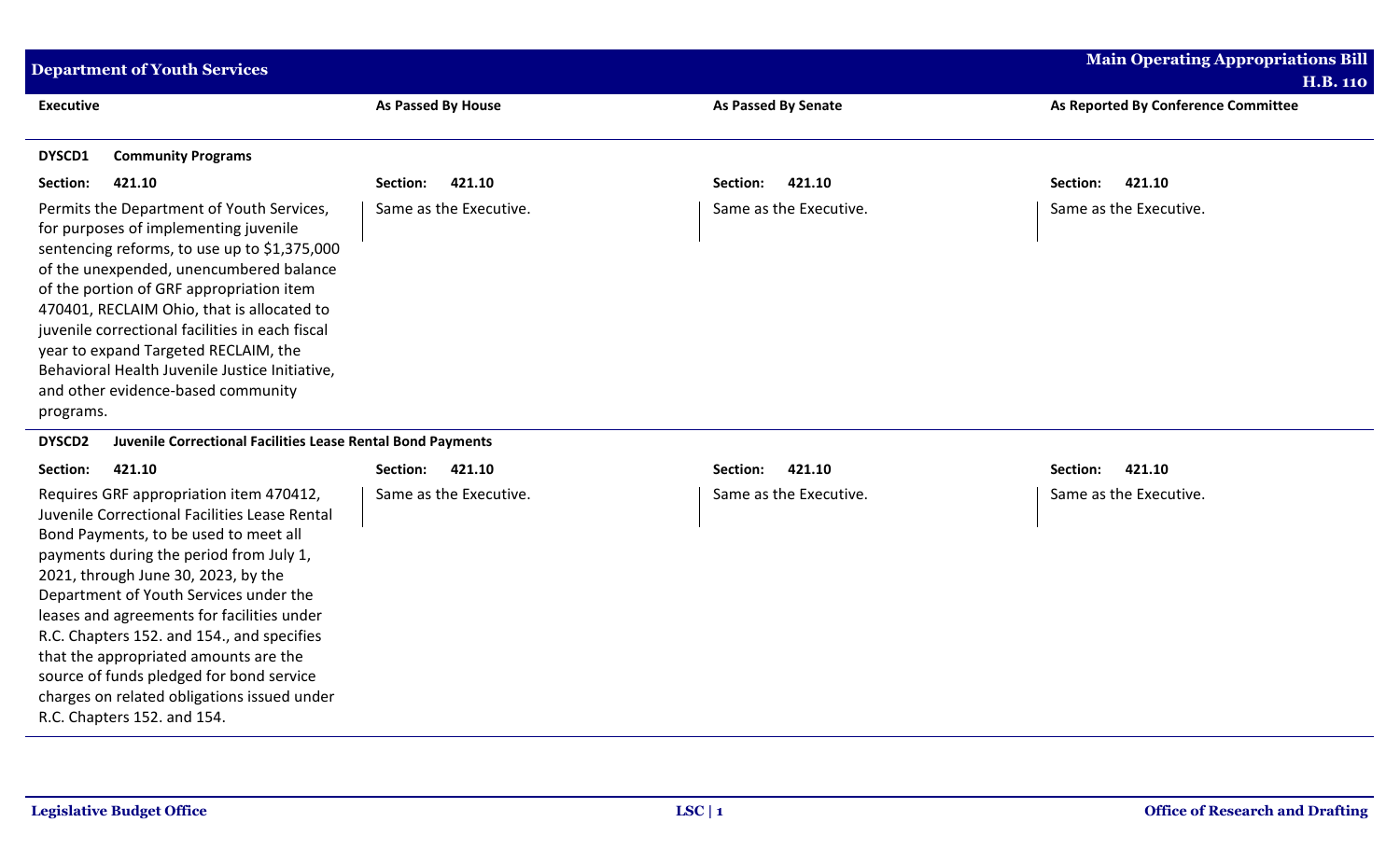| <b>Department of Youth Services</b>                                                                                                                                                                                                                                                                                                                                                         |                        |                                                                                                                                                                                                                                                                                 | <b>Main Operating Appropriations Bill</b> |
|---------------------------------------------------------------------------------------------------------------------------------------------------------------------------------------------------------------------------------------------------------------------------------------------------------------------------------------------------------------------------------------------|------------------------|---------------------------------------------------------------------------------------------------------------------------------------------------------------------------------------------------------------------------------------------------------------------------------|-------------------------------------------|
|                                                                                                                                                                                                                                                                                                                                                                                             |                        |                                                                                                                                                                                                                                                                                 | <b>H.B. 110</b>                           |
| <b>Executive</b>                                                                                                                                                                                                                                                                                                                                                                            | As Passed By House     | <b>As Passed By Senate</b>                                                                                                                                                                                                                                                      | As Reported By Conference Committee       |
| DYSCD3<br><b>Education Services</b>                                                                                                                                                                                                                                                                                                                                                         |                        |                                                                                                                                                                                                                                                                                 |                                           |
| 421.10<br>Section:                                                                                                                                                                                                                                                                                                                                                                          | 421.10<br>Section:     | 421.10<br>Section:                                                                                                                                                                                                                                                              | 421.10<br>Section:                        |
| Requires DPF Fund 1750 appropriation item<br>470613, Education Services, to be used to<br>fund the operating expenses of providing<br>educational services to youth supervised by<br>the Department of Youth Services, including,<br>but not limited to, teachers' salaries,<br>maintenance costs, and educational<br>equipment.                                                            | Same as the Executive. | Same as the Executive.                                                                                                                                                                                                                                                          | Same as the Executive.                    |
| DYSCD4<br><b>Flexible Funding for Children and Families</b>                                                                                                                                                                                                                                                                                                                                 |                        |                                                                                                                                                                                                                                                                                 |                                           |
| 421.10<br>Section:                                                                                                                                                                                                                                                                                                                                                                          | 421.10<br>Section:     | 421.10<br>Section:                                                                                                                                                                                                                                                              | 421.10<br>Section:                        |
| Permits the juvenile court, in collaboration<br>with that county's family and children first<br>council, to transfer portions of its allocations<br>from one or both of GRF appropriation items<br>470401, RECLAIM Ohio, and 470510, Youth<br>Services, to a flexible funding pool as<br>authorized by Section 337.160 (Family and<br>Children First Flexible Funding Pool) of the<br>bill. | Same as the Executive. | Same as the Executive.                                                                                                                                                                                                                                                          | Same as the Executive.                    |
| <b>Cleveland Rape Crisis Center</b><br><b>DYSCD5</b>                                                                                                                                                                                                                                                                                                                                        |                        |                                                                                                                                                                                                                                                                                 |                                           |
|                                                                                                                                                                                                                                                                                                                                                                                             |                        | 421.10<br>Section:                                                                                                                                                                                                                                                              | 421.10<br>Section:                        |
| No provision.                                                                                                                                                                                                                                                                                                                                                                               | No provision.          | Earmarks \$300,000 in each fiscal year to be<br>distributed from GRF appropriation item<br>470401, RECLAIM Ohio, to the Cleveland<br>Rape Crisis Center to provide services for at-<br>risk youth through the Cleveland Rape Crisis<br>Center Human Trafficking Drop-in Center. | Same as the Senate.                       |
| <b>Legislative Budget Office</b>                                                                                                                                                                                                                                                                                                                                                            |                        | LSC   2                                                                                                                                                                                                                                                                         | <b>Office of Research and Drafting</b>    |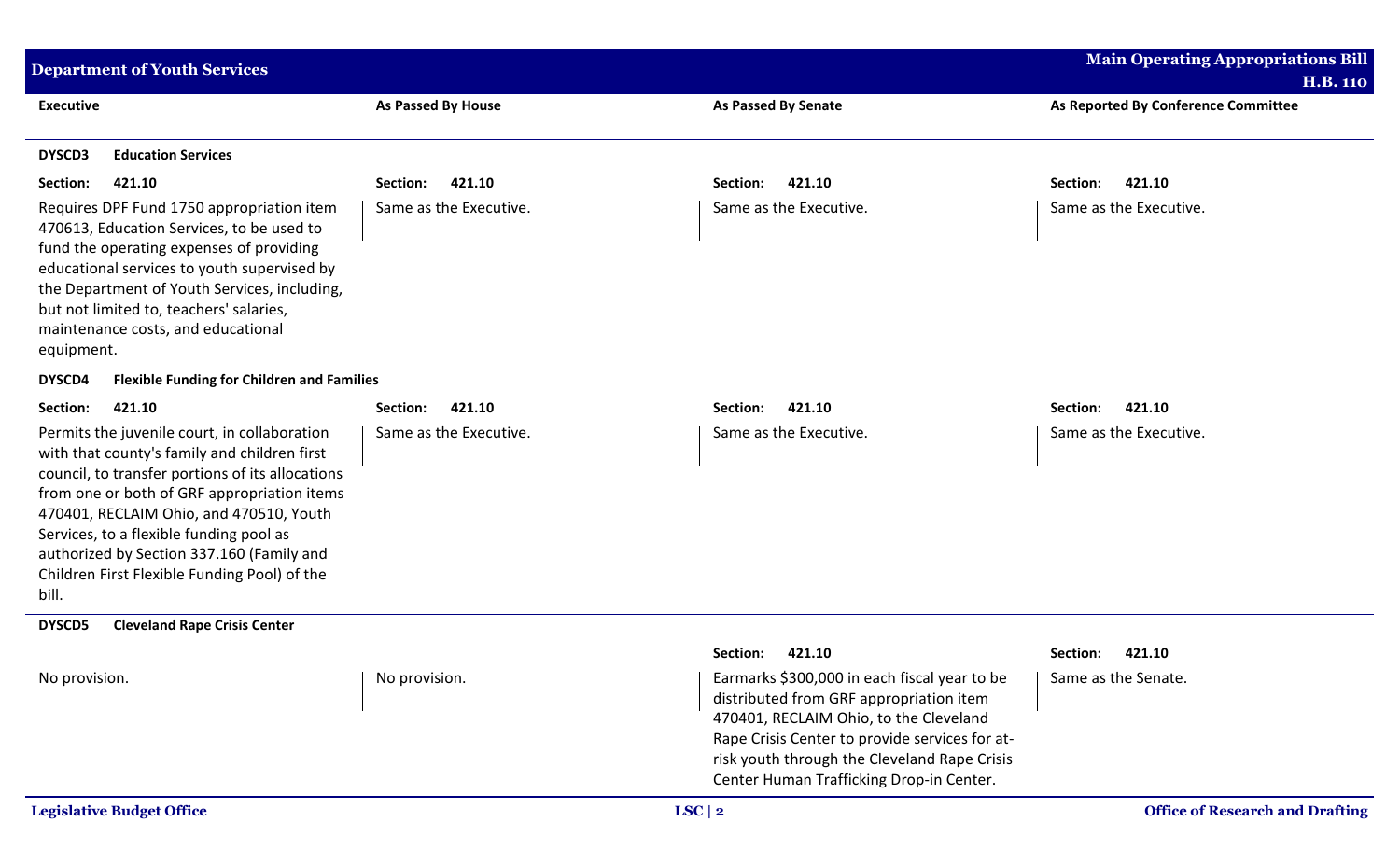| Department of Youth Services |                    |                            | Main Operating Appropriations Bill  |
|------------------------------|--------------------|----------------------------|-------------------------------------|
|                              |                    |                            | <b>H.B. 110</b>                     |
| <b>Executive</b>             | As Passed By House | <b>As Passed By Senate</b> | As Reported By Conference Committee |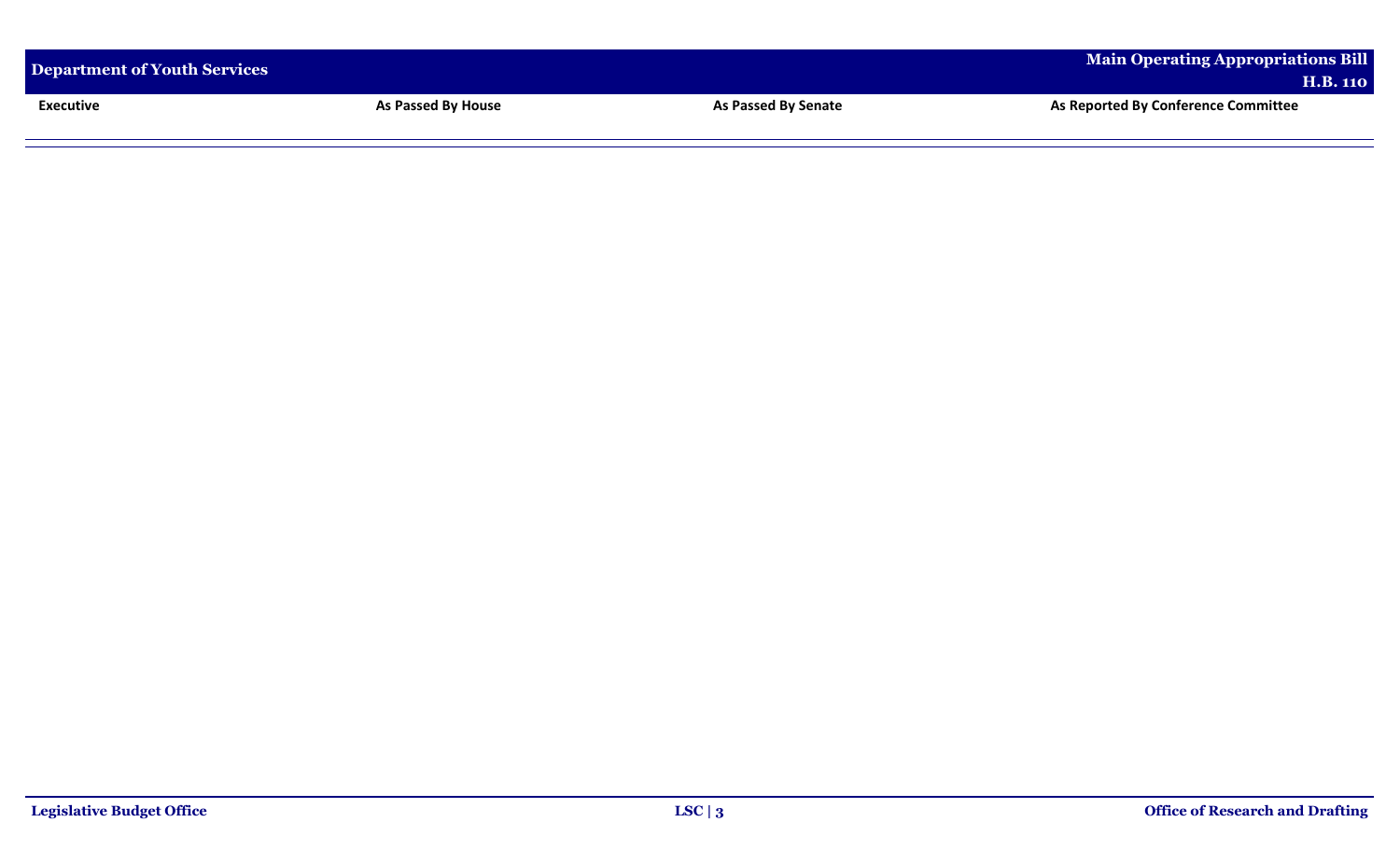| <b>Department of Youth Services</b>                                                                                                                                                                                                                                                                                              |                                                                                  |                                              | <b>Main Operating Appropriations Bill</b>              |  |
|----------------------------------------------------------------------------------------------------------------------------------------------------------------------------------------------------------------------------------------------------------------------------------------------------------------------------------|----------------------------------------------------------------------------------|----------------------------------------------|--------------------------------------------------------|--|
| <b>Executive</b>                                                                                                                                                                                                                                                                                                                 | As Passed By House                                                               | <b>As Passed By Senate</b>                   | <b>H.B. 110</b><br>As Reported By Conference Committee |  |
|                                                                                                                                                                                                                                                                                                                                  |                                                                                  |                                              |                                                        |  |
| BORCD71                                                                                                                                                                                                                                                                                                                          | College Credit Plus Program - eligibility for students in state-operated schools |                                              |                                                        |  |
| <b>R.C.</b><br>3365.07, 3365.01, 3365.032                                                                                                                                                                                                                                                                                        | <b>R.C.</b><br>3365.07, 3365.01, 3365.032                                        | R.C.<br>3365.07, 3365.01, 3365.032           | R.C.<br>3365.07, 3365.01, 3365.032                     |  |
| Permits students enrolled in the State<br>School for the Deaf and the State School for<br>the Blind and students enrolled in a school<br>operated by the Department of Youth<br>Services (DYS) to participate in the College<br>Credit Plus (CCP) program in the same<br>manner as students enrolled in other public<br>schools. | Same as the Executive.                                                           | Same as the Executive.                       | Same as the Executive.                                 |  |
| Subjects the State School for the Deaf, the<br>State School for the Blind, and institutions<br>operated by the DYS to all existing CCP<br>program requirements that apply to other<br>public schools.                                                                                                                            | Same as the Executive.                                                           | Same as the Executive.                       | Same as the Executive.                                 |  |
| Requires that payments made to a college<br>for courses taken by a student enrolled in<br>the State School for the Deaf, the State<br>School for the Blind, or a school operated by<br>DYS be deducted from the amount<br>appropriated by the General Assembly for<br>support of that school or institution.                     | Same as the Executive.                                                           | Same as the Executive.                       | Same as the Executive.                                 |  |
| Fiscal effect: May reduce revenues to the<br>state-operated schools.                                                                                                                                                                                                                                                             | <b>Fiscal effect: Same as the Executive.</b>                                     | <b>Fiscal effect: Same as the Executive.</b> | Fiscal effect: Same as the Executive.                  |  |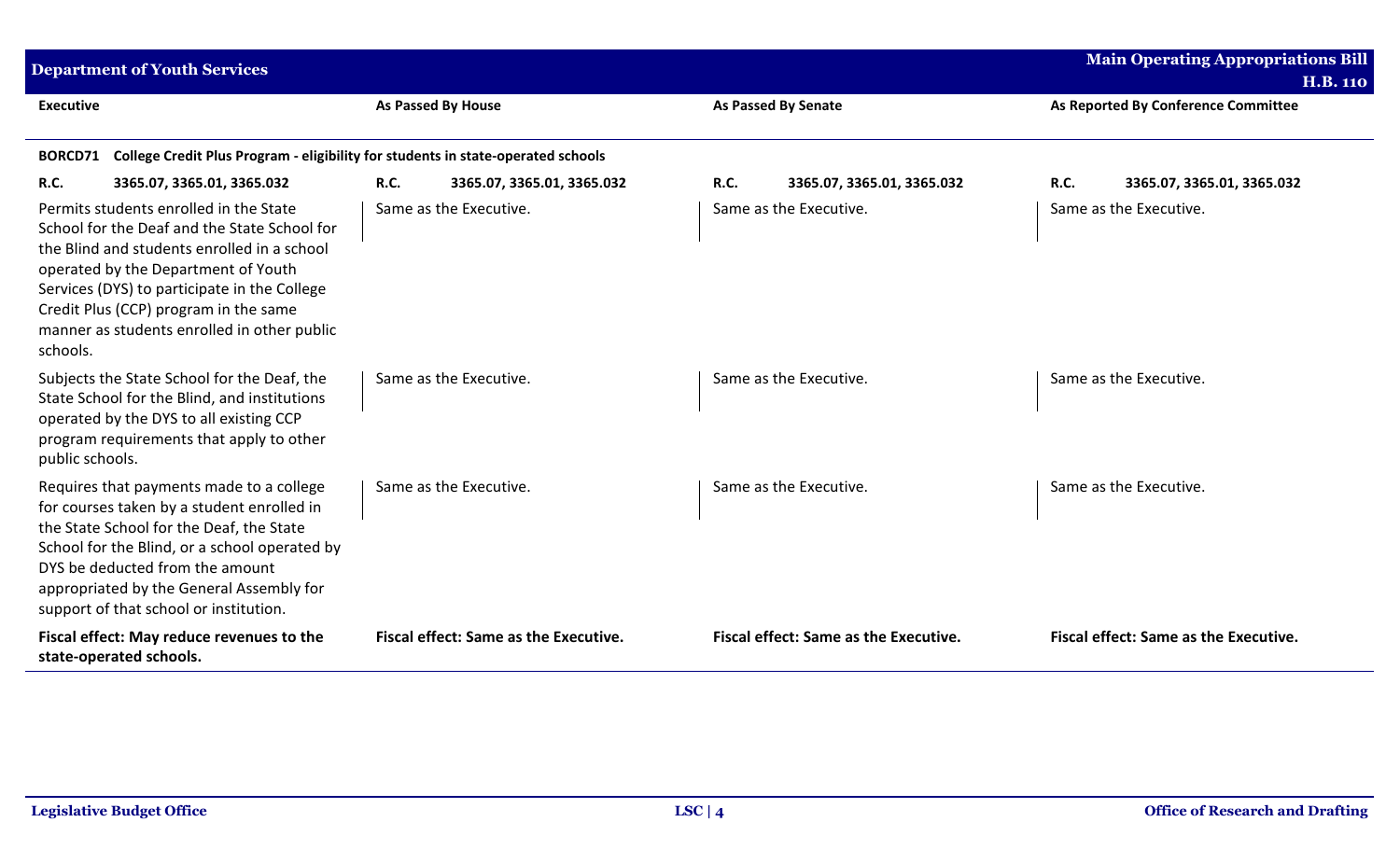| <b>Department of Youth Services</b>  |                    |                     | <b>Main Operating Appropriations Bill</b>                                                                                                                                                                                                                                                                                                                                                                                         |
|--------------------------------------|--------------------|---------------------|-----------------------------------------------------------------------------------------------------------------------------------------------------------------------------------------------------------------------------------------------------------------------------------------------------------------------------------------------------------------------------------------------------------------------------------|
|                                      |                    |                     | H.B. 110                                                                                                                                                                                                                                                                                                                                                                                                                          |
| <b>Executive</b>                     | As Passed By House | As Passed By Senate | As Reported By Conference Committee                                                                                                                                                                                                                                                                                                                                                                                               |
| MHACD35 Cleveland Rape Crisis Center |                    |                     |                                                                                                                                                                                                                                                                                                                                                                                                                                   |
|                                      |                    |                     | Section:<br>610.14, 610.15                                                                                                                                                                                                                                                                                                                                                                                                        |
| No provision.                        | No provision.      | No provision.       | Amends S.B. 310 of the 133rd G.A. to move<br>capital funding of \$250,000 for the<br>Cleveland Rape Crisis Centers from Juvenile<br>Correctional Building Fund (Fund 7028)<br>appropriation item C47029, Cleveland Rape<br>Crisis Centers, under the Department of<br>Youth Services, to Mental Health Facilities<br>Improvement Fund (Fund 7033)<br>appropriation item C58001, Community<br>Assistance Projects, under OhioMHAS. |